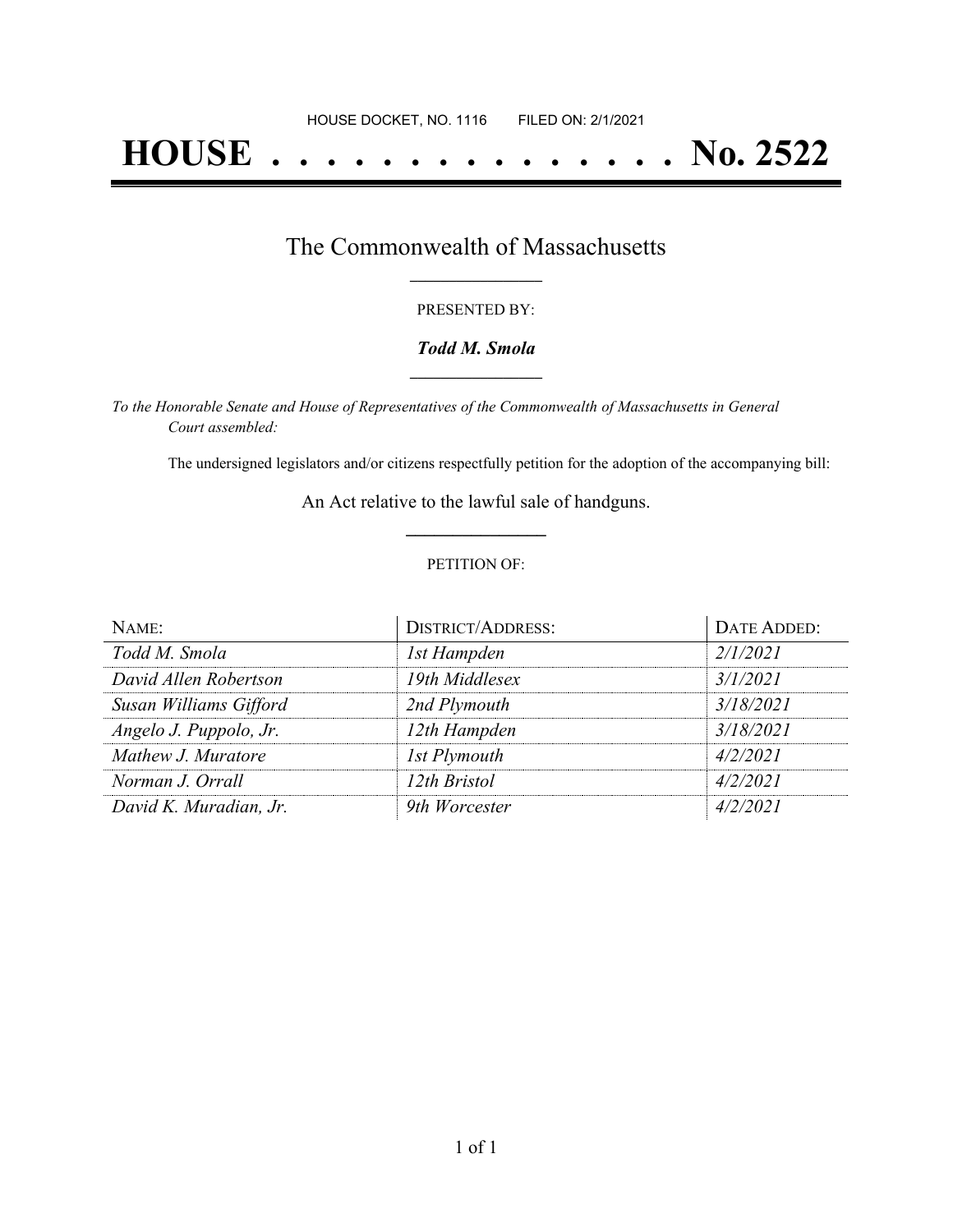## **HOUSE . . . . . . . . . . . . . . . No. 2522**

By Mr. Smola of Warren, a petition (accompanied by bill, House, No. 2522) of Todd M. Smola and others relative to the lawful sale of guns. Public Safety and Homeland Security.

#### [SIMILAR MATTER FILED IN PREVIOUS SESSION SEE HOUSE, NO. *2130* OF 2019-2020.]

## The Commonwealth of Massachusetts

**In the One Hundred and Ninety-Second General Court (2021-2022) \_\_\_\_\_\_\_\_\_\_\_\_\_\_\_**

**\_\_\_\_\_\_\_\_\_\_\_\_\_\_\_**

An Act relative to the lawful sale of handguns.

Be it enacted by the Senate and House of Representatives in General Court assembled, and by the authority *of the same, as follows:*

1 SECTION 1. Section 2 of Chapter 93A of the General Laws, as appearing in the 2008

2 Official Edition, is hereby amended by inserting, in line 11, after the word "chapter" the

3 following words: provided that such rules and regulations shall not govern, limit, or otherwise

4 relate to weapons as defined in Section 121 of Chapter 140, the manufacture of weapons or the

5 sale of weapons. Further, that any such rule or regulations having previously being promulgated

6 are hereby repealed.

7

8 SECTION 2. Section 123 of chapter 140 shall be stricken in its entirety and replaced with 9 the following;

10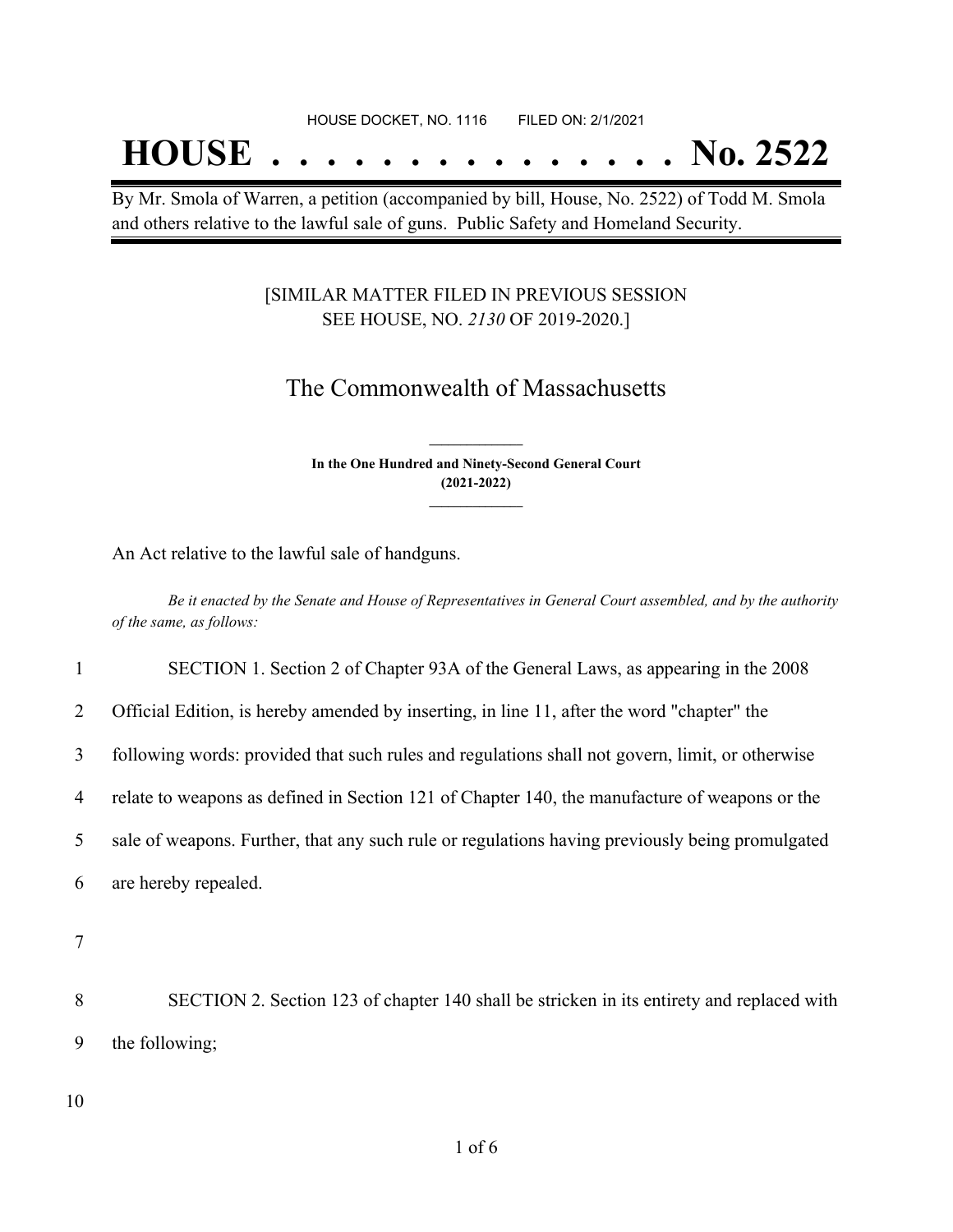| 11 | Section 123. A license granted under section one hundred and twenty-two shall be                       |
|----|--------------------------------------------------------------------------------------------------------|
| 12 | expressed to be and shall be subject to the following conditions:—                                     |
| 13 | First, That the provisions in regard to the nature of the license and the building in which            |
| 14 | the business may be carried on under it shall be strictly adhered to.                                  |
| 15 | Second, That the license or a copy thereof, certified by the official issuing the same, shall          |
| 16 | be displayed on the premises in a position where it can easily be read.                                |
| 17 | Third, That the licensee shall submit a record of all sales, rentals and leases forthwith at           |
| 18 | the time of such sale, rental or lease via electronic communication link to the commissioner of        |
| 19 | the department of criminal justice information services.                                               |
| 20 | Fourth, That every firearm, rifle or shotgun shall be unloaded when delivered.                         |
| 21 | Fifth, That no weapon shall be sold, rented or leased to a minor or a person who has not a             |
| 22 | permit then in force to purchase, rent or lease the same.                                              |
| 23 | Sixth, That upon the sale, rental or lease of a firearm, subject to a permit to purchase               |
| 24 | issued under the provisions of section one hundred and thirty-one A, the licensee under section        |
| 25 | one hundred and twenty-two shall take up such permit to purchase and shall endorse upon it the         |
| 26 | date and place of said sale, rental or lease, and shall transmit the same to the executive director of |
| 27 | the criminal history systems board; and that upon the sale, rental or lease of a machine gun shall     |
| 28 | endorse upon the license to possess the same the date and place of said sale, rental or lease, and     |
| 29 | shall within seven days transmit a notice thereof to said executive director. In case of a sale        |
| 30 | under the provisions of section one hundred and thirty-one E the licensee under section one            |
| 31 | hundred and twenty-two shall write in the sales record book the number of the license to carry         |

of 6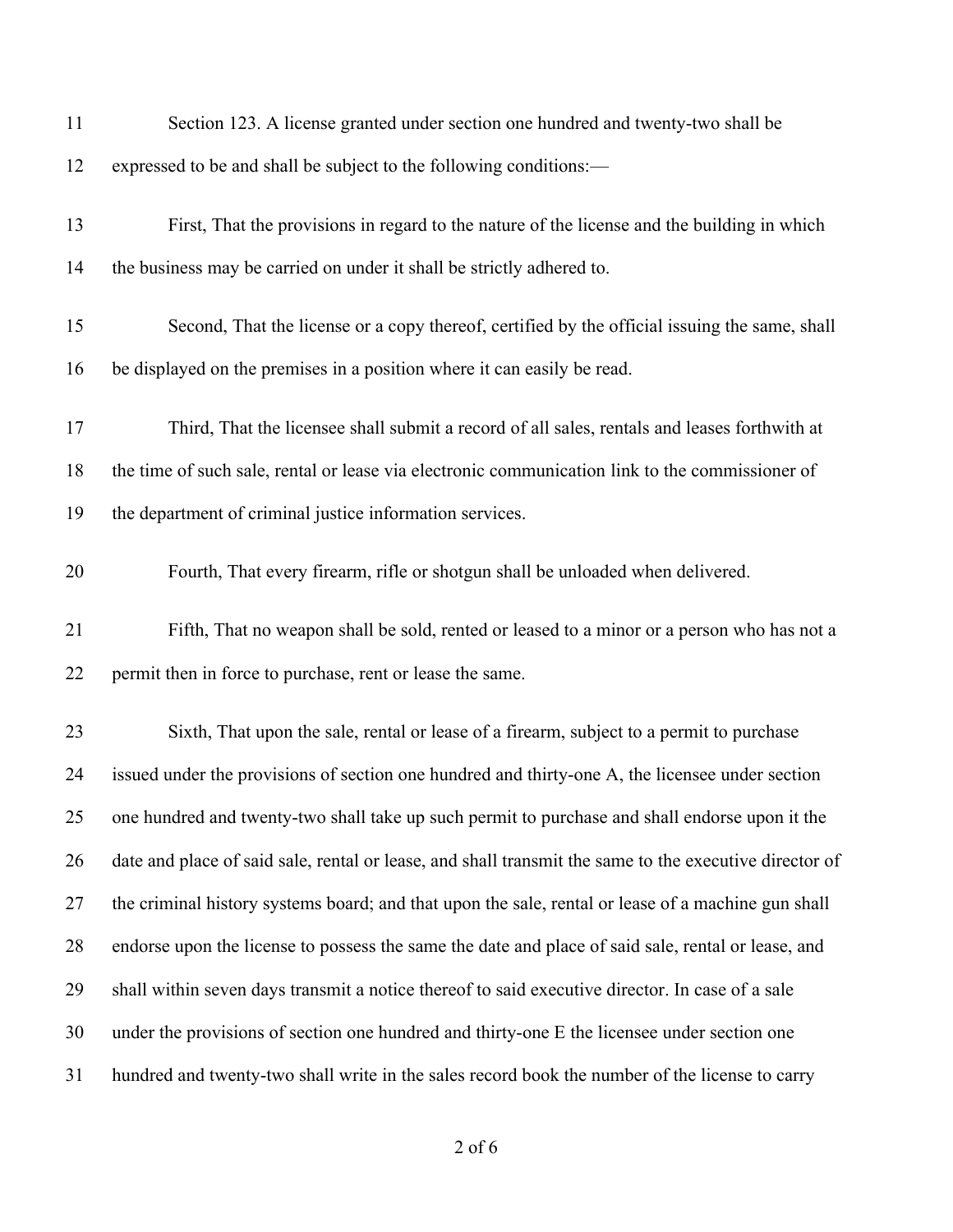firearms issued the purchaser under the provisions of section one hundred and thirty-one, or the number of the firearm identification card issued the purchaser under the provisions of section one hundred and twenty-nine B, whichever is applicable under the provisions of condition Eighth of this section.

 Seventh, That this license shall be subject to forfeiture as provided in section one hundred and twenty-five for breach of any of its conditions, and that, if the licensee hereunder is convicted of a violation of any such conditions, this license shall thereupon become void.

 Eighth, That the third condition shall not apply to a gunsmith with regard to repair or remodeling or servicing of firearms, rifles or shotguns unless said gunsmith has manufactured a firearm, rifle or shotgun for the purchaser, but said gunsmith shall keep records of the work done by him together with the names and addresses of his customers. Such records shall be kept open for inspection by the police at all times.

 Ninth, That any licensee shall keep records of each sale, rental or lease of a rifle or shotgun, specifying the description of said rifle or shotgun, together with the name and address of the purchaser, renter or lessee, and the date of such transaction.

 Tenth, That the current validity of any firearm identification card, license to carry firearms or permit to purchase, rent or lease firearms presented, and that the person presenting said card, license or permit is the lawful holder thereof, shall be verified by the licensee prior to any sale, rental or lease of a weapon.

 Eleventh, That the licensee shall conspicuously post at each purchase counter the following warning in bold type not less than one inch in height: "IT IS UNLAWFUL TO STORE OR KEEP A FIREARM, RIFLE, SHOTGUN OR MACHINE GUN IN ANY PLACE

of 6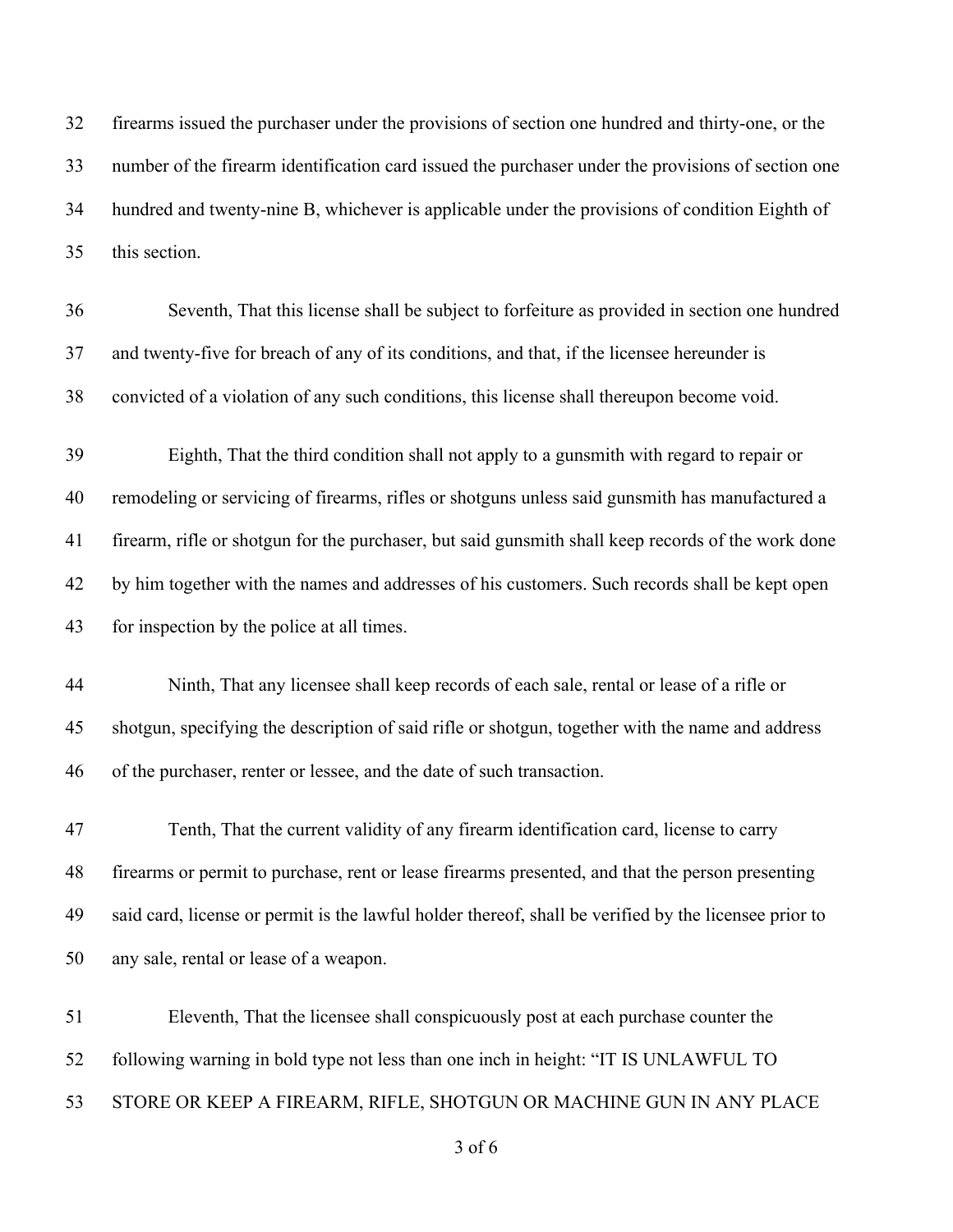#### UNLESS THAT WEAPON IS EQUIPPED WITH A TAMPER-RESISTANT SAFETY

 DEVICE OR IS STORED OR KEPT IN A SECURELY LOCKED CONTAINER.", and that such licensee shall provide said warning, in writing, to the purchaser or transferee of any firearm,

rifle, shotgun or machine gun in bold type not less than one-quarter inch in height.

 Twelfth, That all licensees shall maintain a permanent place of business wherein all transactions described in this section shall be conducted and wherein all records required to be kept under this section shall be so kept.

 Thirteenth, That any licensee from whom a rifle, shotgun, firearm or machine gun is lost or stolen shall report such loss or theft to the licensing authority and the executive director of the firearms record bureau forthwith. Such report shall include a complete description of the weapon, including the make, model, serial number and caliber and whether such weapon is a large capacity weapon.

 Fourteenth, That no licensee shall sell, rent, lease, transfer or deliver or offer for sale, lease, transfer or delivery, any firearm to any purchaser in the commonwealth unless such sale is to a business entity that is primarily a firearm wholesaler, and the sale, by its terms, prohibits the purchaser from reselling such firearm to a firearm retailer or consumer in the commonwealth if such firearm is prone to: (i) firing more than once per pull of the trigger; or (ii) explosion during firing.

 No person licensed under the provisions of section 122 or section 122B shall sell, rent, lease, transfer or deliver any rifle, shotgun or firearm or ammunition or ammunition feeding device contrary to the provisions of section 130 or section 131E; and no such licensee shall sell, rent, lease, transfer or deliver any rifle, shotgun or firearm or ammunition or ammunition feeding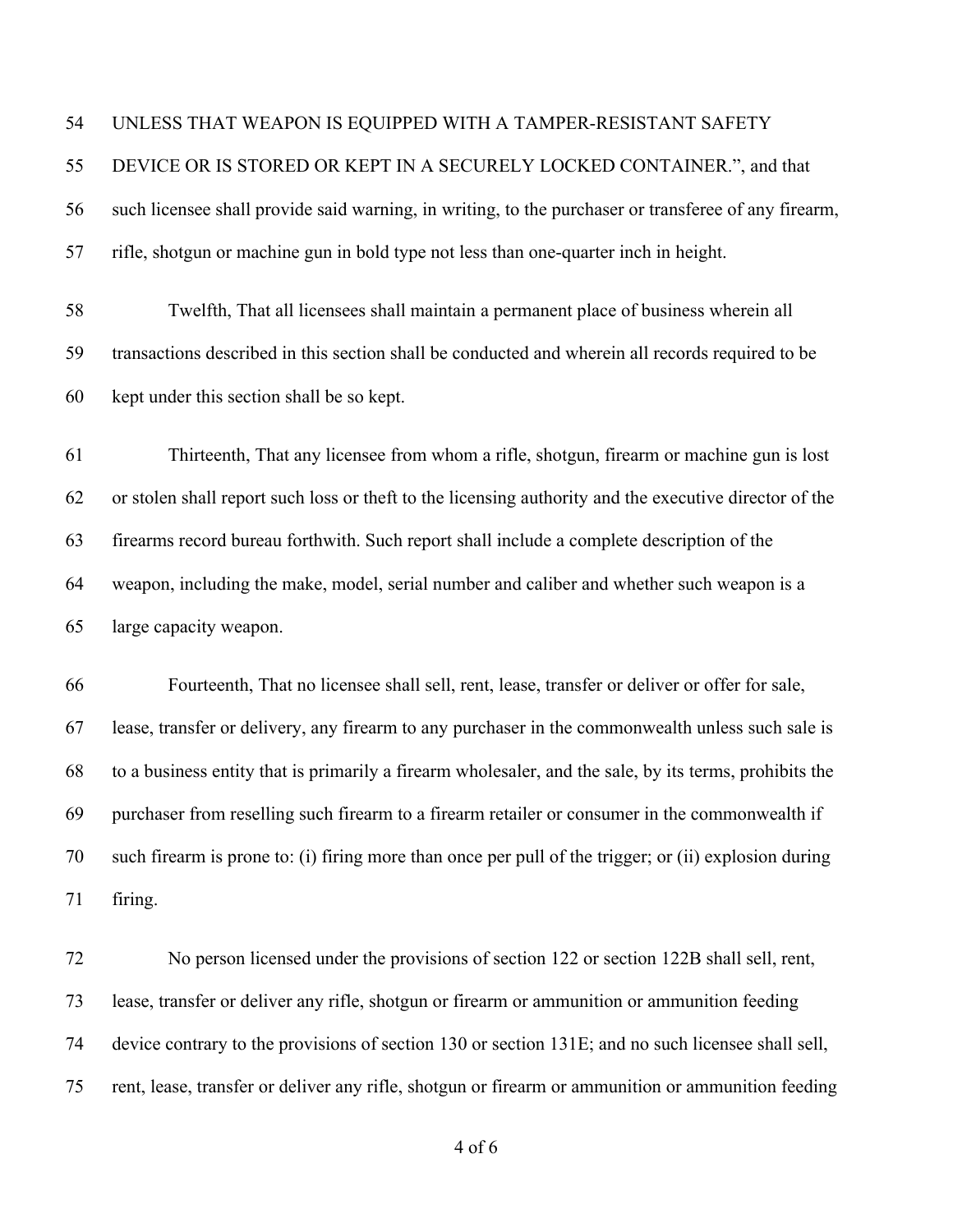device to any person who does not have in his possession the required firearm identification card or proof of exemption therefrom, license to carry firearms or permit to purchase, rent or lease firearms and who does not present such card, proof, license or permit to the licensee in person at the time of purchase, rental or lease.

 No person licensed under the provisions of section 122 or section 122B shall fill an order for such weapon, ammunition or ammunition feeding device that was received by mail, facsimile, telephone or other telecommunication unless such transaction or transfer includes the in-person presentation of the required card, proof, license or permit as required herein prior to any sale, delivery or any form of transfer of possession of the subject weapon, ammunition or ammunition feeding device. Transactions between persons licensed under section 122 or between federally licensed dealers shall be exempt from the provisions of this paragraph.

 The licensing authority shall enter, one time per calendar year, during regular business hours, the commercial premises owned or leased by any licensee, wherein such records required to be maintained under this section are stored or maintained, and inspect, in a reasonable manner, such records and inventory for the purpose of enforcing the provisions of this section. If such records and inventory contain evidence of violations of this section, the inspecting officer shall produce and take possession of copies of such records and, in the event that the licensee subject to inspection does not possess copying equipment, the inspecting officer shall arrange to have copied, in a reasonable time and manner, such records that contain evidence of such violations and the costs for such copying shall be assessed against the owner of such records. Licensees found to be in violation of this section shall be subject to the suspension or permanent revocation of such license issued under section 122 and to the provisions of section 128. Nothing herein

of 6